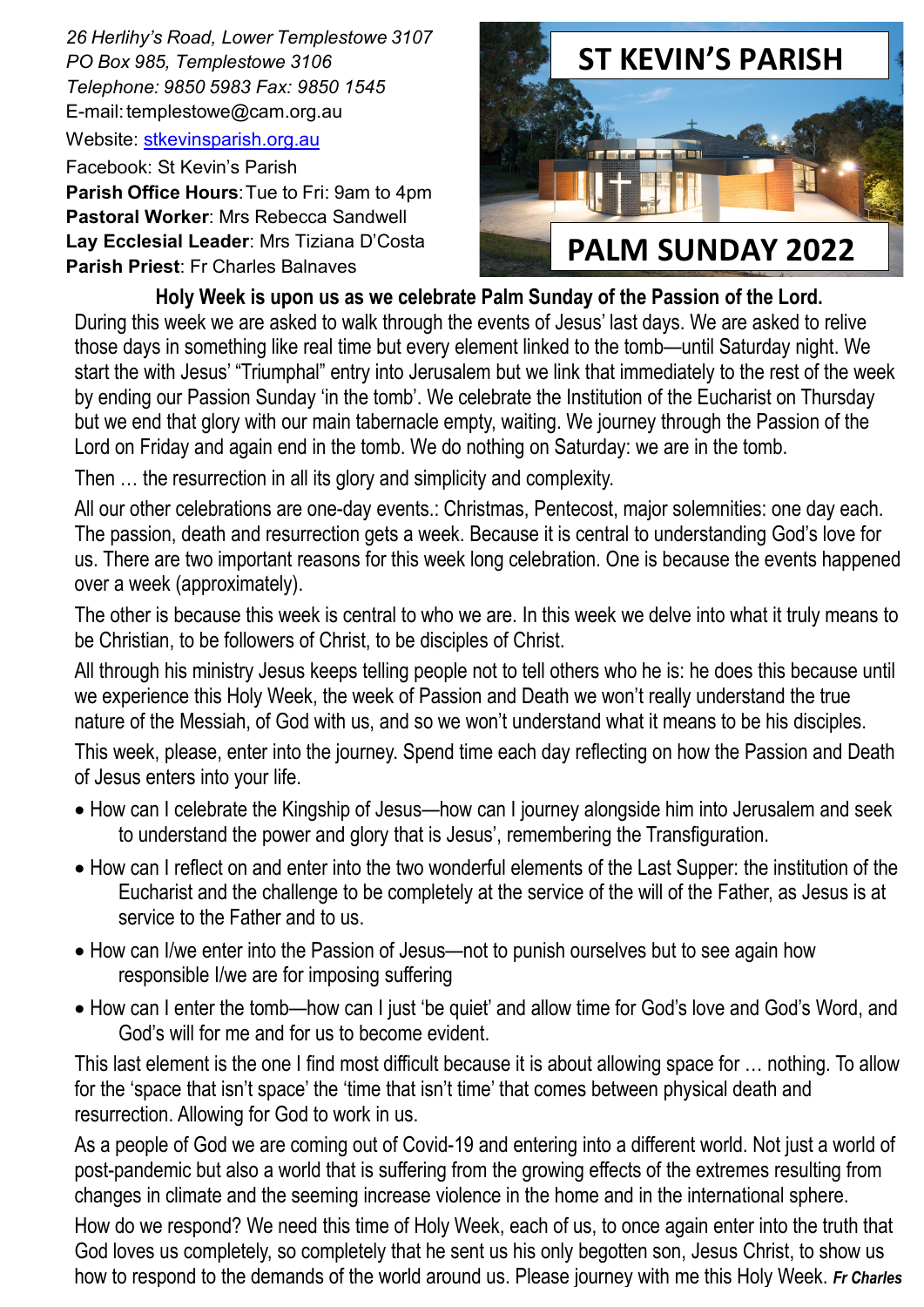| <b>What's happening in our Parish this week?</b> |                                                                     |                                                     |  |  |  |
|--------------------------------------------------|---------------------------------------------------------------------|-----------------------------------------------------|--|--|--|
| <b>Saturday</b>                                  | 5.30pm                                                              | Mass                                                |  |  |  |
| <b>Sunday</b>                                    |                                                                     | 8.30am & 10.00am Mass<br>Look What's                |  |  |  |
| <b>Tuesday</b>                                   | 8.30am                                                              | Happening<br>Adoration                              |  |  |  |
|                                                  | $9.15$ am                                                           | Mass                                                |  |  |  |
|                                                  | 1.00 <sub>pm</sub>                                                  | Needlecraft Group                                   |  |  |  |
| Wednesday                                        | 9.30am                                                              | Christian Meditation in Parish House Board Room and |  |  |  |
|                                                  | on zoom (please contact the Parish Office to provide email address) |                                                     |  |  |  |
| <b>Thursday</b>                                  | 8.30am                                                              | Adoration                                           |  |  |  |
|                                                  | 7.30 <sub>pm</sub>                                                  | Holy Thursday Mass with the Washing of Feet         |  |  |  |
| Friday                                           | 3.00 <sub>pm</sub>                                                  | Good Friday Passion of our Lord                     |  |  |  |
| <b>Saturday</b>                                  | 8.30pm                                                              | Easter Vigil Mass                                   |  |  |  |
| <b>Sunday</b>                                    | 8.30am & 10.00am Easter Masses                                      |                                                     |  |  |  |

*Holy Thursday* this year is Thursday, 14th April. Our hard-working Liturgy Team is seeking volunteers to have their feet washed/wash feet at this Mass. Interested? Then please con[tact Izabella](http://www.google.com.au/url?sa=i&rct=j&q=&esrc=s&source=images&cd=&cad=rja&uact=8&ved=2ahUKEwi4tsSY3v7ZAhULxLwKHav6DL8QjRx6BAgAEAU&url=http://www.turnbacktogod.com/jesus-washing-feet-of-disciples-pictures/&psig=AOvVaw1qzJygtjkVirJFQzDJIxBZ&ust=1521767052809917) 

Fantin via email: mifantin@bigpond.net.au At the heart of service is mutuality: we learn from those we teach and are healed by those we tend.

The next batch of Thanksgiving Envelopes are now ready for collection from the table in the Gathering Space. Please make sure you collect yours before leaving today. A special 'thank you' to Peter Norman who diligently organises these envelopes.

If you would prefer to contribute electronically, please see the link in our website entitled "St Kevin's Secure CDF Pay" and simply follow the prompts.

## **EASTER TIMETABLE 2022**

| $14th$ April:     |                                                                                    | <b>Holy Thursday</b> Mass at 7.30pm (with Fr Chris Monaghan) followed by |                     |
|-------------------|------------------------------------------------------------------------------------|--------------------------------------------------------------------------|---------------------|
| <b>CONTRACTOR</b> |                                                                                    | prayer at the "Altar of Repose" in the Chapel until 10.00pm.             |                     |
| Holy<br>Week      |                                                                                    | "Come and watch with me" – is this Jesus to you?                         |                     |
| $15th$ April:     | <b>Good Friday</b> – Stations of the Cross $\omega$ at 10am – St Gregory the Great |                                                                          |                     |
|                   |                                                                                    | - Passion of our Lord @ 3pm - St Greg's and St Kevin's                   |                     |
| $16th$ April:     |                                                                                    | <b>Easter Vigil</b> Masses $@$ 6.30pm – St Greg's                        | 8.30pm – St Kevin's |
| $17th$ April:     |                                                                                    | Easter Sunday Masses @ 8.30 and 10.00am                                  |                     |

### *Some Palm Sunday Reflections…*

- 1. To me Palm Sunday is
	- a. The last Sunday before Easter
	- b. Palm branches that will be in my house all year
	- c. The beginning of Holy Week
	- d. Full of childhood memories
	- e. A mixture of triumph and defeat
	- f. Just another Sunday.
- 2. I find the first reading
	- a. Describes me when I'm in a tough spot
	- b. Is too passive to describe me
	- c. Describes what I would like to be
	- d. Is hard for me to understand.
- 3. The idea from the second reading which most impresses me is
	- a. Jesus putting aside his position as God
	- b. The willingness of Jesus to accept death
	- c. Jesus being raised up after his death.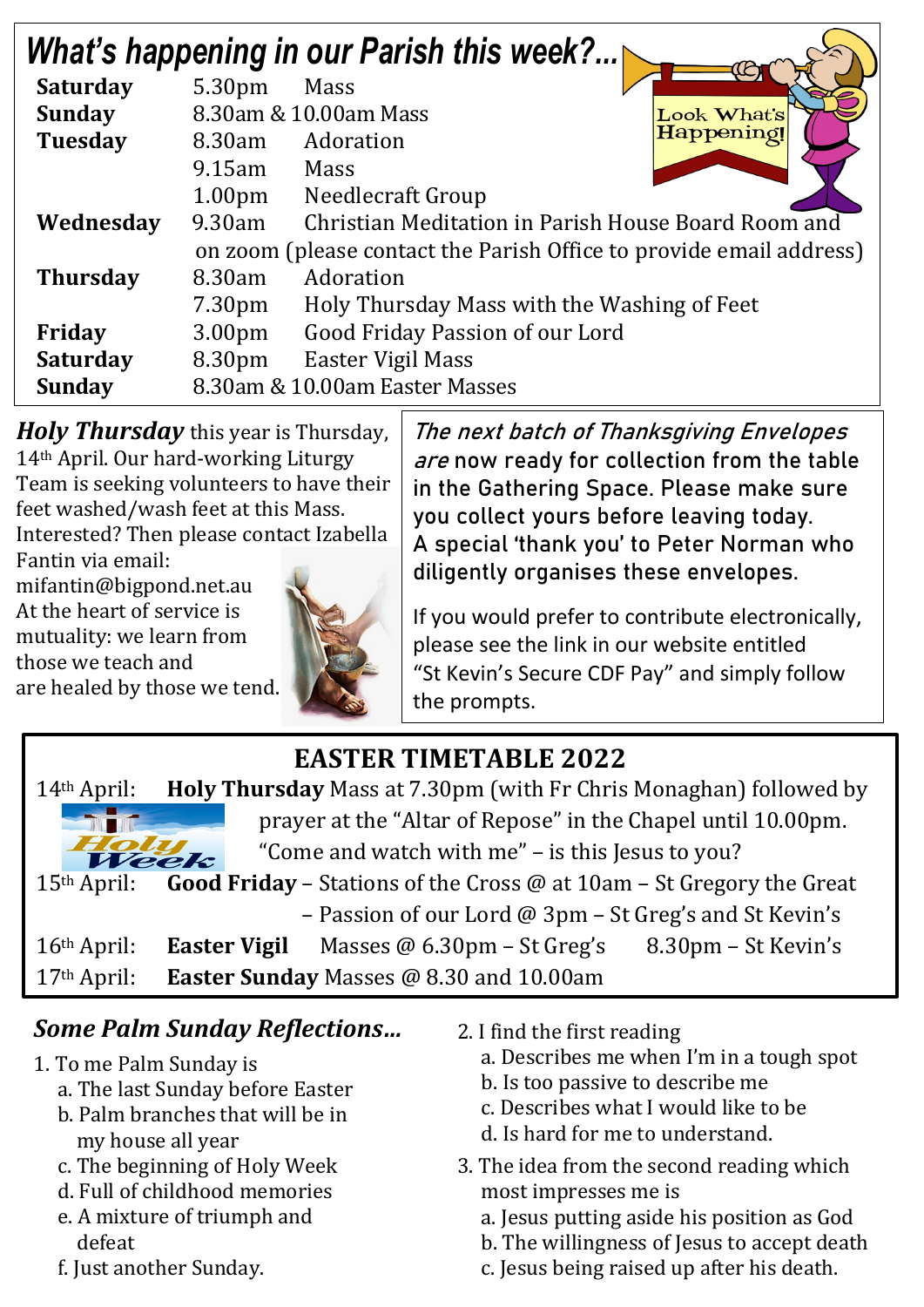#### **LITURGY ROSTER**

**Palm Sunday – 9/10th April 2022 1st Read: Isaiah 50: 4-7 2nd Read: Philippians 2: 6-11 Gospel: Luke 23: 1-49**

| <b>Time</b>        | <b>Commentator</b>              | Lector          | Communion  |
|--------------------|---------------------------------|-----------------|------------|
| 5.30 <sub>pm</sub> | Pauline Erickson   Kathy Pearce |                 | <b>TBA</b> |
| 8.30am             | Paul Polidano                   | Kirsten Collins | <b>TBA</b> |
| 10.00am            | Frances Johnson                 | Mishika Perera  | <b>TBA</b> |

Thank you to our wonderful team of Volunteers who constantly give of their time and talent, especially during our Easter Ceremonies.

You have been contacted with your allotted task. Thank you once again.

 *We pray for Better Health:* Michael & Mardi Doyle, Angelina Amalfi, Fr Brendan Dillon, Mike Westbrook, Jill Hodson, Fiona Watson, Jan Dalton, Ella Dunn and Richard Ryan.

**Anniversaries:** Rita Skubal, Rita Farrella, Wilma Barrow, Diane Hubbard, Mary Collins, Greg Ireland, Ennio Raiola and Denise Rogers **Recently Deceased: Tyson Maffei** 



# *The most important week in the Church's year!*

## **Reflecting on the Triduum**

**Holy Thursday** commemorates the sign of service that Jesus gave us on that night of the Last Supper. He who came not to be served but to serve is our master who set an example for us. If the master served, we too must serve. Service is a constitutive element of following the one who served to the point of giving his life.

On **Good Friday** we witness the cross; there is no eucharistic prayer, but only a significant Liturgy of the Word followed by Communion. As Christians have done for centuries, we pray for the world and for many other things. The prayers of intercession are accompanied by dramatic action and even movement. This day is unlike any other, and we leave the service in silence, alone with our thoughts.

After sunset on **Saturday** it's as though we cannot contain the Easter joy we know will be ours and we celebrate the resurrection.

The **Triduum** is too much for one liturgy or even one day. We are given three days to enter into this profound ancient mystery. Let's give ourselves the gift of not only preparing others for this experience, but undergoing it ourselves too.